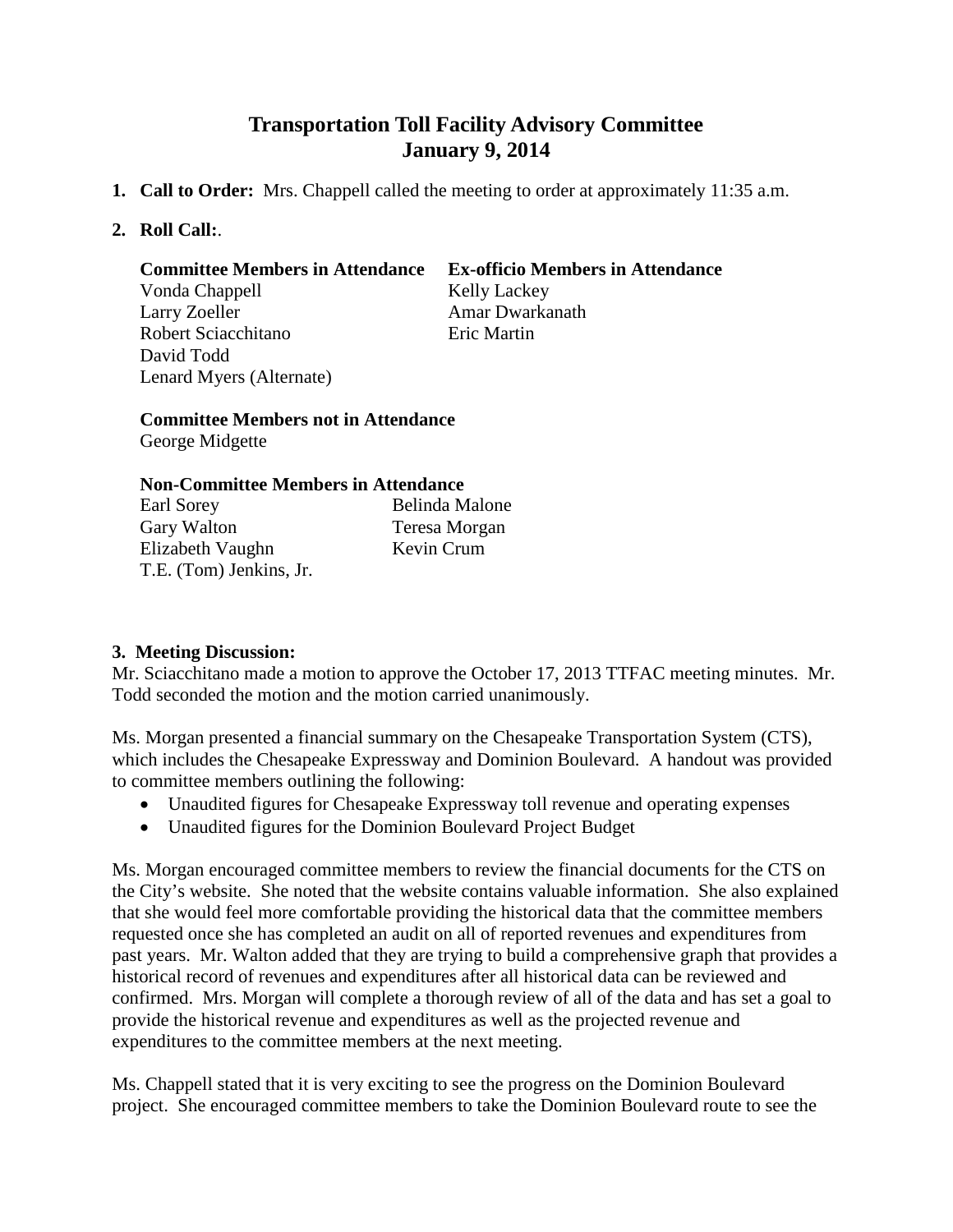progress of the project.

Mr. Sorey provided the following updates on the Dominion Boulevard Project:

- He noted that Tuesday, January 7, 2014 was the one year anniversary date of the start of construction for this project. The project is on schedule and within budget.
- Within the next six weeks, the access roads at the Cedar Road area will be opening. which will allow for traffic shifts to facilitate construction at the future interchange.
- The shift of all traffic to the newly constructed northbound bridge, which is a major midproject milestone, is approximately fourteen months away. From a tolling standpoint, this will provide a tremendous benefit for Dominion Boulevard travelers because tolls will not be implemented until the project is complete.
- The City is in the procurement phase for design work for the roadway section south of Cedar Road. The Dominion Project includes just south of Cedar, which left approximately a two mile gap of roadway that was not covered for improvements under the Dominion Boulevard project. City Council has funded improvements of this two mile section, which will add two additional lanes. The goal will be to have those two additional lanes open simultaneously with the completion of the Dominion Boulevard project.

Mr. Walton provided the following updates on the Chesapeake Expressway:

- The last phase of the repaving project was completed this fall. The repaving project was a three phase project performed over the past three years. Repaving occurred from the North Carolina state line to mile marker 10.0, as specified in the bond indenture as the Chesapeake Expressway's area of responsibility to maintain. It will be several years before there will be a need for any repaving on the Chesapeake Expressway.
- The Variable Message Sign (VMS) Refurbishment, Closed Circuit Television (CCTV) Surveillance System, Intercom System and Panic Alarm projects warranty period has been completed. These systems provide a more robust security system that allows for better monitoring of the roadway and grounds.
- The Electrical and Lighting project, which included new LED roadway lighting in the vicinity of the Toll Plaza, new LED canopy lighting for all Toll Plazas, and a replacement back-up generator was completed at the end of December. The entire facility is fully lit. The lighting enhances visibility for the motorist and security for all Expressway staff. The generator replacement provides more reliability.
- The Galaxy Access Control System was upgraded, which consists of proximity card readers that control which parts of the building can be accessed by any given staff member. The upgrade provides better security and reliability.
- Existing toll gates will be replaced with padded toll gate arms, which may reduce damage to vehicles when they strike the toll gates arms and provide an increased level of safety to the driver and staff. He also noted that toll gates are designed to swing away to reduce damage.
- The 2013 Repair and Replacement (R&R) Construction Contract has been advertised and bids are due by January 21, 2014.
- The R&R Consultant completed the revision of the R&R Inspection Report to meet the requirements of the November 2012 CTS Bond Indenture. The revision provides a high level estimate of the R&R needs for the next fiscal year plus the 4 succeeding fiscal years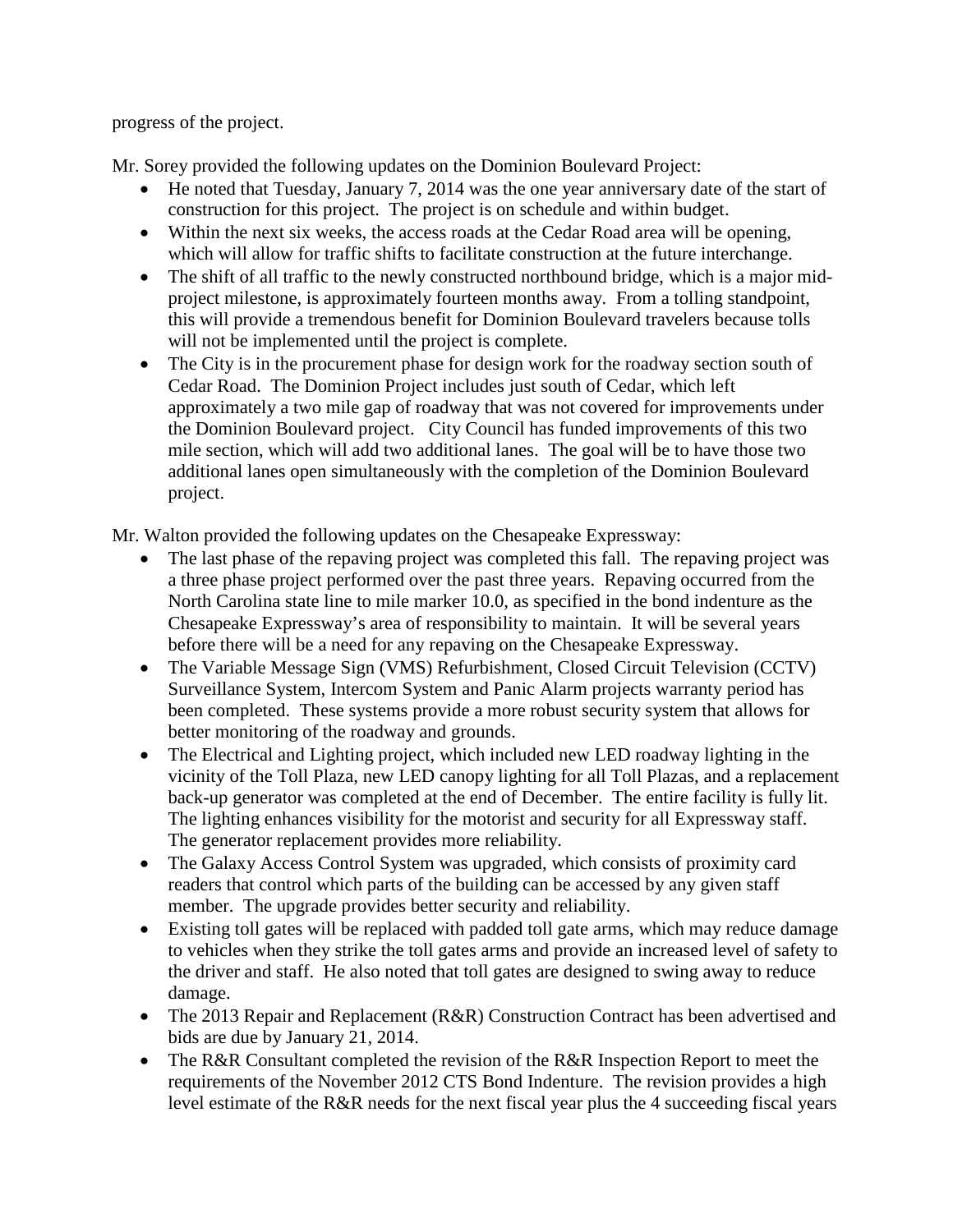and the estimates are as follows:

- o FY 14 \$4,077,000
- o FY 15 \$ 685,700
- o FY 16 \$1,283,000
- o FY 17 \$ 947,000
- o FY 18 \$ 862,700

Note: SDG Forecast of \$3.5M per year through 2022. R&R requirements have gone down substantially due to the completion of the repaving project.

- Data was presented on the ETC transactions as requested by the committee members at the October 17, 2013 TTFAC meeting. Two handouts were provided to committee members, which included the following information:
	- o Three ETC Transaction Tables that show by month the number and percentage of ETC Transactions from Virginia issued EZPass transponders, Non-Virginia issued EZPass transponders, and EZPass transponders enrolled in the Chesapeake Expressway Discount Program (2011, 2012, 2013).
	- o A table created by SDG that shows Transaction Payment Type by Year.
	- o Mr. Sciacchitano asked why there was a decrease in the Discount Program percentage in 2012. Mr. Walton explained that the toll increase may have contributed to the decrease. Mr. Martin added that the Outer Banks experienced heavy damage due to a hurricane, which may have also contributed to the decrease.
	- o Mr. Zoeller asked if we expect to see an increase in Chesapeake Expressway Discount Program enrollment due to other tolls coming to the Hampton Roads area. Mr. Sorey noted that the City will continue to monitor EZPass penetration and Discount Program enrollment and the affect it may have on revenue. Mr. Zoeller stated that he believes that the increase in Discount Program enrollment may negatively impact the revenue stream for the Chesapeake Expressway. Mr. Sorey explained that this may result in a potential revenue loss on the Chesapeake Expressway, but a higher EZPass penetration rate on Dominion Boulevard is beneficial to the project because the cost to collect tolls from non-EZPass customers is higher than the cost to collect the tolls electronically. Mr. Sorey stated that the City will monitor this closely.
- An update on the Chesapeake Expressway expenses was provided. As of January 8, 2014 the Operating Budget expenditures are at 44.83% with 51.9% of the fiscal year completed and the R&R expenditures are at 88.33% (primarily due to fall repaving project): awaiting bids for the 2013 R&R Inspection work due January 21, 2014.
	- o Mr. Zoeller asked if these numbers are all capital expenses or operating expenses. Mr. Sorey explained the flow of funds. He noted that every expense is supported by revenue collected.
	- o Mr. Myers asked if surplus budget funds are anticipated and where do those funds typically go. Mr. Sorey and Mr. Walton explained that surplus funds are distributed into one of the reserve buckets as outlined in the bond indenture. Mr. Zoeller suggested that City Staff review the bond indenture distributions with the new committee members. Mr. Walton informed the committee members that City staff is available anytime to answer any questions that they may have.
- The Chesapeake Expressway received a recent media inquiry from a Virginia Pilot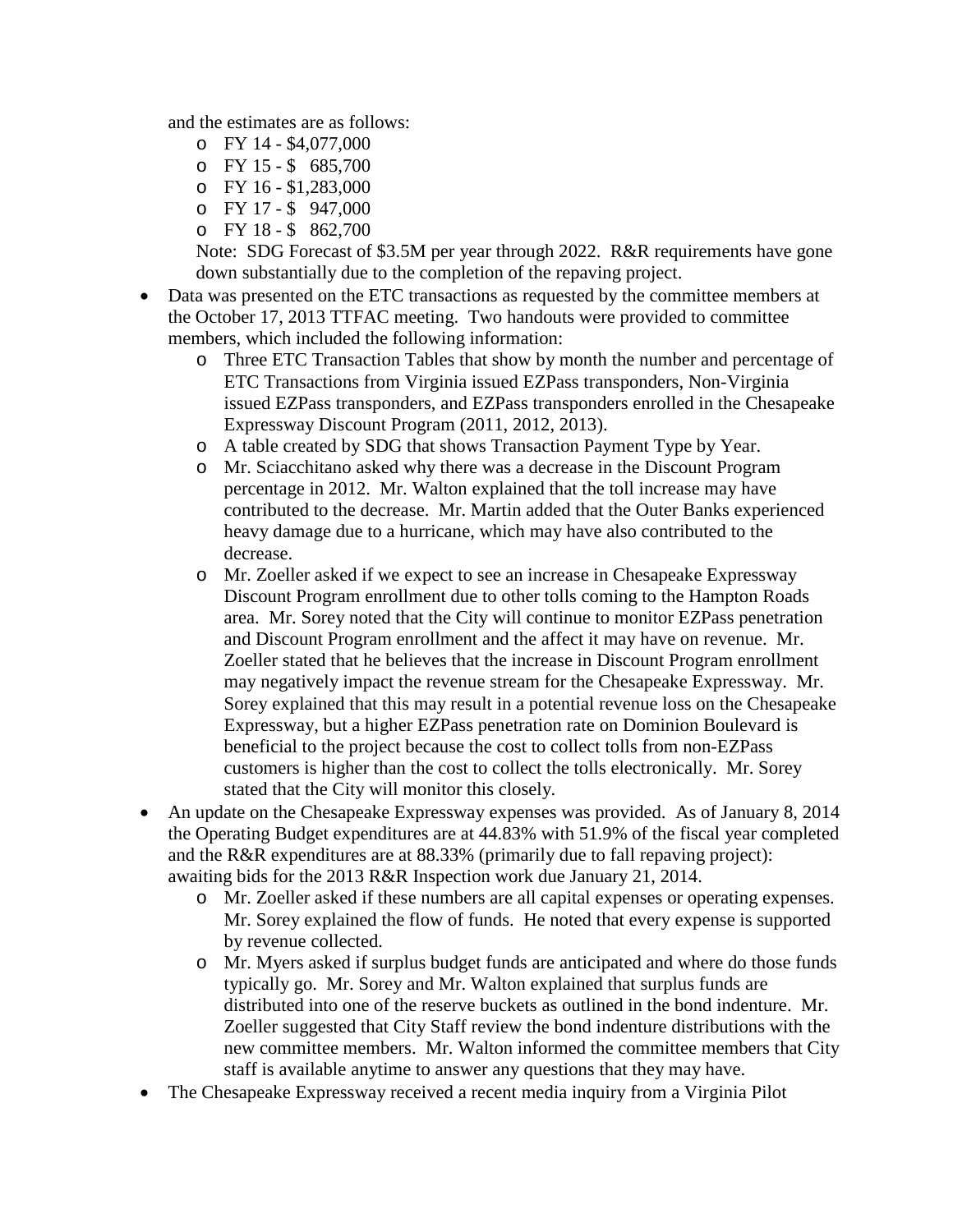reporter regarding toll violations. The following information was provided to the reporter:

- o Violation Process and Procedures
- o Levels of toll violations
- o Collection Process for outstanding balances
- o Toll Violation notification process
- o Leakage rate-less than 0.5%, which is the rate of revenue that we have not collected as compared to the toll revenue collected. Mr. Sorey noted that the rating agencies are very impressed with the Chesapeake Expressway's low leakage rate. Mr. Zoeller noted that the low leakage rate shows that we priced the market right as far as setting toll rates.

Mr. Crum provided an update on the South Norfolk Jordan Bridge (SNJB).

- They celebrated their one year anniversary in October.
- The average daily weekday traffic continues to increase.
- Access to a web portal is now available, which allows access to four traffic cameras on the SNJB, the weather station at their facility, and traffic updates. You may access the portal at [http://SNJB.net/toc.](http://snjb.net/toc)
- They sold over 4,000 EZPass transponders in one year  $(4<sup>th</sup>$  largest retailer for VDOT).
- The average EZPass penetration in November 2012 was 32%. In November 2013 they were at 57%, which results in an increase of approximately 75% in the last year.
- The Elizabeth River Tunnels (ERT) has prompted huge increases in EZPass enrollment, which has benefitted the SNJB. Prior to the ERT's ad campaign, ERT showed an expected EZPass penetration of approximately 10%.
- The SNJB Commuter Club provides discounts to registered drivers at area businesses. Discounts are provided to registered drivers based on their frequency of use. They are expanding the program to include additional retailers.
- Mr. Zoeller inquired about the toll rate schedule at the SNJB and ERT. Mr. Crum provided the committee members the toll rates. However, he noted that the toll rate schedule for ERT may be modified soon at the direction of the Governor.
- Mr. Myers asked if the outstanding toll invoices included EZPass customers. Mr. Crum stated that the majority of outstanding invoices are not EZPass customers.
- Mr. Myers asked if stolen EZPasses have ever become an issue. Mrs. Malone explained that EZPass will allow customers to report their EZPass transponders as lost or stolen and will deactivate the transponder.

Ms. Malone provided the committee with information on the increase in Customer Service Transactions at the Chesapeake Expressway Administrative Office. Customer service transactions include phone calls and walk-in customers for both Chesapeake Expressway Discount Program and Virginia EZPass. She presented the following percentages of increase:

- $\bullet$  July 44.91%
- August 57.06%
- September 46.58%
- October  $80.26\%$
- November 82.87%